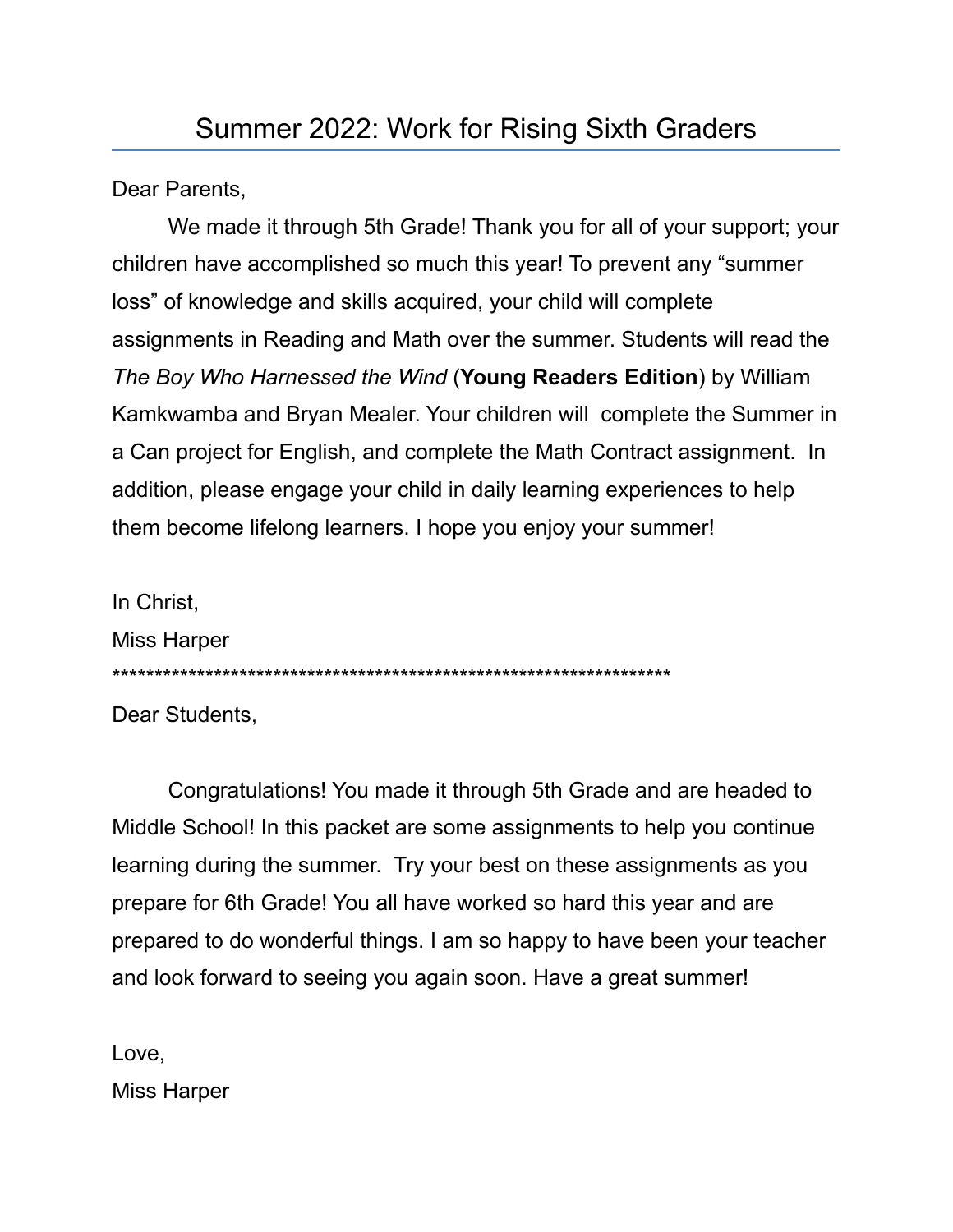**Reading Assignment** *– The Boy Who Harnessed the Wind* (**Young Readers Edition**) by William Kamkwamba and Bryan Mealer

- Read the book closely and carefully. You may want to underline or highlight important information as you read. Underline words that you do not know and look up a definition for the word. Be sure that you include the part of speech. You will use the words you underline and define for the Word Study assignment (Google Classroom). Write your ideas and definitions in the margin of the book. Practice annotating as much as possible throughout the summer.
- When you are finished reading *The Boy Who Harnessed the Wind* (**Young Readers Edition**) by William Kamkwamba, complete the Work Study activity posted in the Reading Google Classroom. Answer each question thoroughly and thoughtfully.
- Please be prepared to discuss *The Boy Who Harnessed the Wind* (**Young Readers Edition**) during the first few weeks of school.
- You will need to bring your book with you to school the first few weeks, and you will need to be prepared to discuss the book in class.
- The Word Study is worth **15 points total** (homework). Rubric for the Word Study is in the Reading Google classroom.

## **Reading for Pleasure**

- Along with your required reading, you are **strongly encouraged to read over the summer.**
- Consider setting a goal of the number of books or pages to read over the summer.



- Reading can be a silent activity, but be sure to vary your reading experiences. Read aloud to someone at home. Listen to an audio book. Have an adult or older sibling read to you.
- Find something you want to read and read it!
- Try reading a wide variety of genres and mediums.

## **English Assignment: Summer in a Can**

During the first week of summer, grab an empty can or other container to stash little mementos of your summer days away. These can include sea shells, empty sun tan lotion bottles, flowers, cool rocks, tennis balls, postcards of places visited, ticket stubs, etc. Include items that bring vivid images back to mind, **but please do not bring anything valuable or breakable.** You will present your Summer in a Can during the first few weeks of school. You will be graded on your oral presentation; be prepared to include plenty of *sensory language* in your presentation. You should gather 5-8 objects to share. You should be prepared to rehearse your presentation at home. Your presentation should be about 3-6 minutes in length. Refer to the attached rubric for more details about this English assignment. The rubric is also in the English Google classroom.